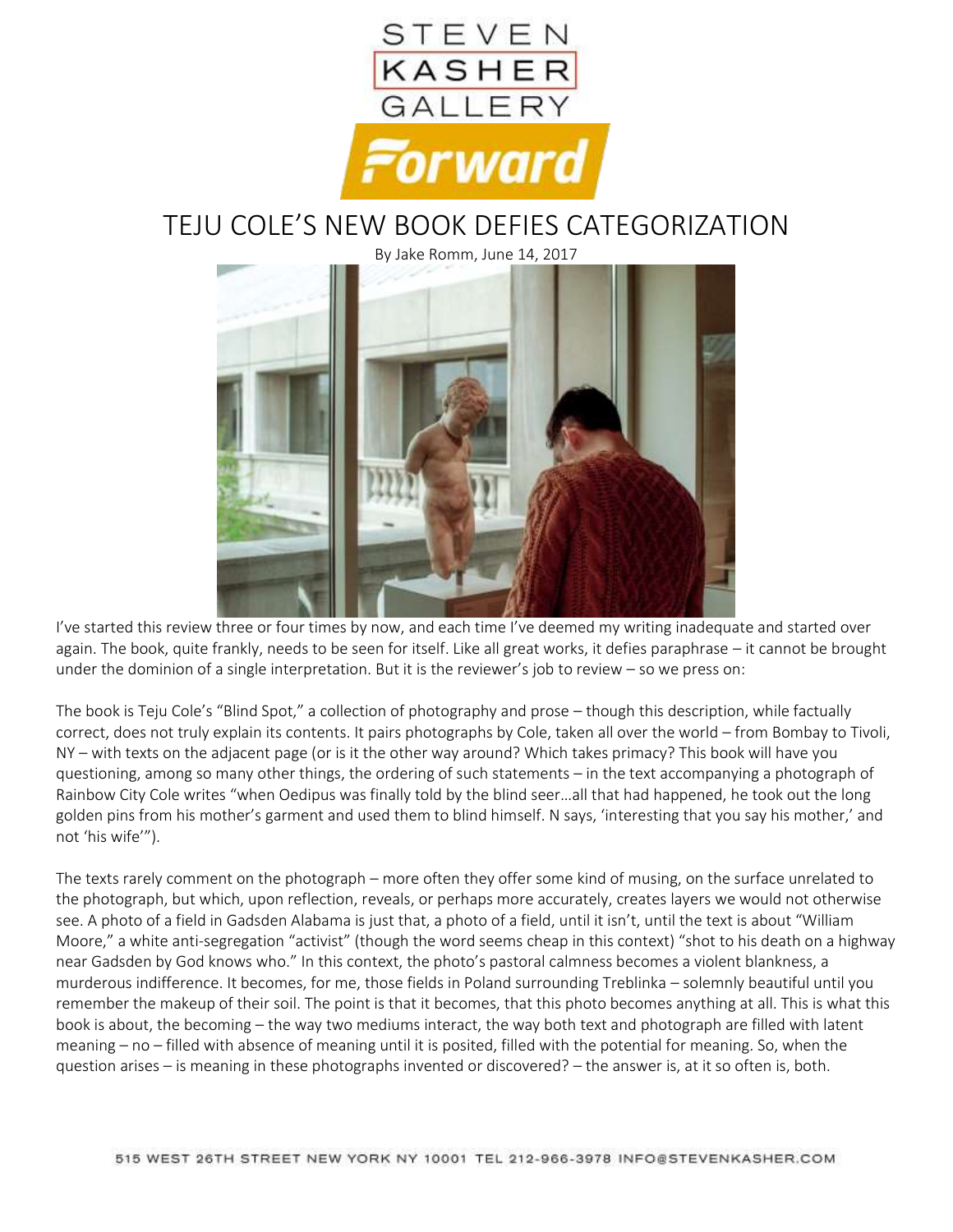

So the book is about how meaning is created in photography – how a photograph exists in a sort of superposition, both empty and full until the power of the observer acts upon it. But it is about many other things as well. It is also about travel, about tourism. It is, in its own way, the quintessential 21st century travelogue. The photographs come from 73 different locations around the world – some tourist hubs, some not – but regardless of location, Cole never presents us with obvious landmarks. Rather, as Siri Hustvedt puts it in the book's introduction, Cole's photographs "are not idealized art photos…They emphasize the pedestrian." And now, in a time when travel is easy (for a certain segment of the world's population) and when, even for those who do not or can not travel, the proliferation of images on the internet allows a person from Kansas City to be more acquainted with the intricacies of the Taj Mahal than with certain neighborhoods in their own city. The pedestrian, the everyday, the places excluded from the travel guides and Google image searches – the last things left for a traveler to explore.

And so Cole photographs construction sites, fences, a smudged window, garages, parking lots, puddles. It is easy to fall into a trap here – to pretend as if these pedestrian images are images of authentic life in a given location, life as "locals" live it, the touristic obsession du jour. Parisians don't visit the Eiffel Tower, they go about their lives noticing the construction that disturbs their sleep, the changing displays in the shop windows, the reflections in puddles after a storm – the daily detritus of existence. And so if we notice it too, if we scorn the monumental for the small, we can achieve some degree of authenticity, some degree of "Parisianness." This is the fantasy. But the only way to be "authentically" Parisian, is, of course, to be Parisian. You, traveler, notice the everyday in a language you do not know, in a city you do not know, in a culture that is not yours – you recognize the everyday as an outsider and so for you it is not "everyday" nor "pedestrian" but something new, novel, and exciting. Cole is, of course, aware of this problem. In a text accompanying a picture from Lugano he writes, "I don't want to move to Switzerland. Quite the contrary. I like to visit Switzerland. When I'm not there, I long for it, but what I long for is the feeling of being an outsider there and, soon after, the feeling of leaving again so I can continue to long for it." These are not the words or images of a man desperate for authenticity in the sense that most tourists shallowly understand it – Cole's authenticity is the only one truly available to the tourist, to be authentically outside.

And so the book is about tourism and authenticity and the impossibility and perhaps even undesirability of ever being "inside." But it is about many other things as well. It is also about difference, about distinction and its lack. There is a photograph in "Blind Spot" taken in Bombay – shot from inside a car we see a seatbelt and window, then from the window other cars, populated by other men, then sidewalk, then wall. At first glance, I thought we were in Manhattan – a color photograph by Saul Leiter immediately came to mind. But upon closer inspection, we are very obviously not in New York, we must be somewhere else – the cars don't look right, the walls are too gritty, too concrete. Cole writes (on a different photograph), "All cities are one city. What is interesting is to find, in this continuity of cities, the less obvious differences of texture….what is everywhere but is everywhere slightly different." Our monuments – our Eiffel Towers our Taj Mahals our Empire State Buildings – connote place, yes, but because they are known primarily through images, they connote themselves more than anything else – they stand within, but at the same time, entirely apart from their cities. It is local difference that truly makes a place, that truly distinguishes one city from another.

But, the point of the Bombay photo is that we could be in New York, or anywhere at all. Cole's intense focus on the pedestrian means that it is sometimes difficult, without recourse to the text, to figure out where his photos have been made. The effect is more noticeable when the photographs are taken relationally (as they are meant to be taken) rather than individually. Visual themes emerge – objects and their shadows, doubles, images of places embedded within the images themselves, signs signifying only other signs. Things have their local copies and signifiers, but similar scenes also take place across space, and in one particularly arresting photo-text pairing from Figline Valdarno, time as well. In the